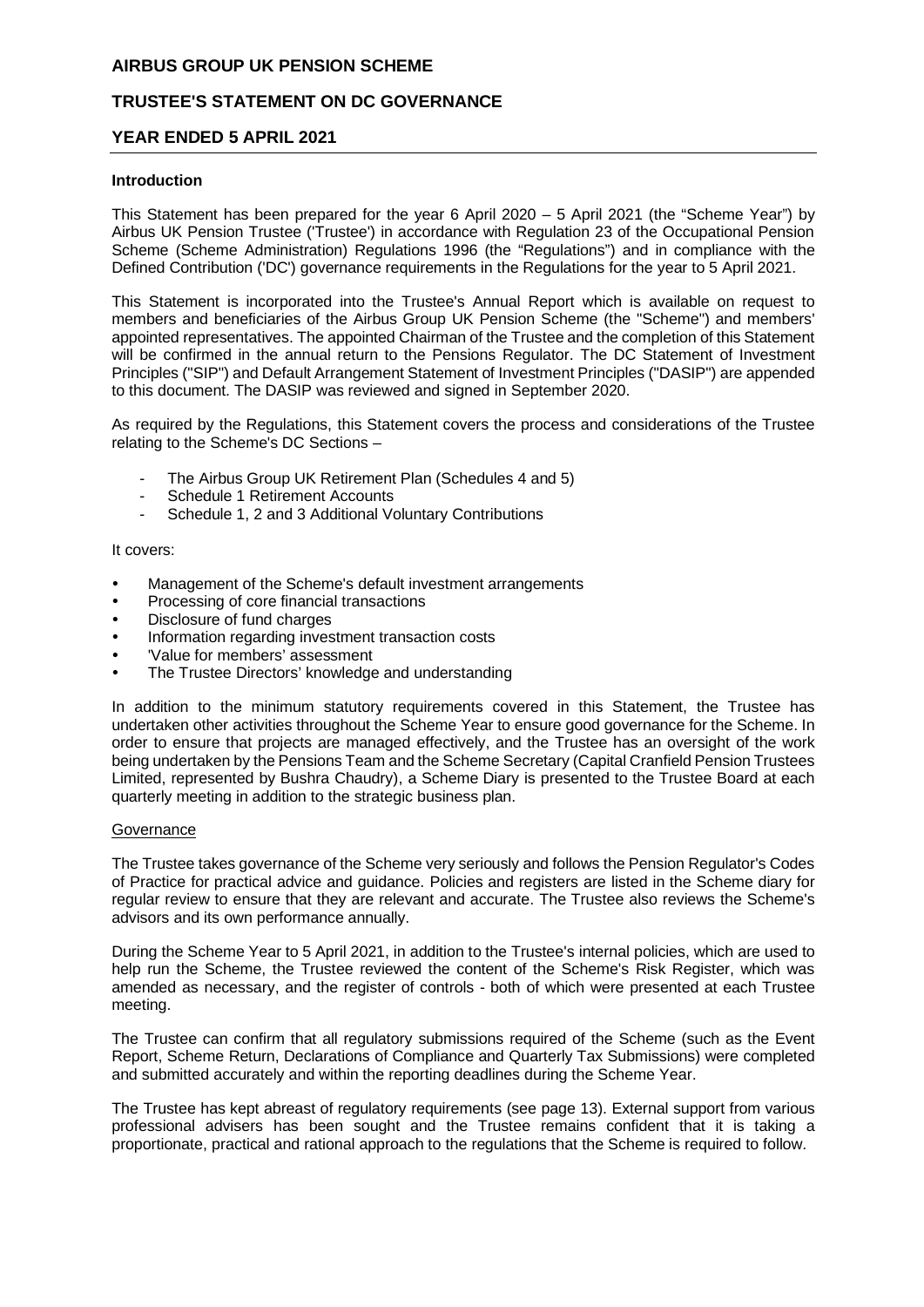# **TRUSTEE'S STATEMENT ON DC GOVERNANCE**

#### **YEAR ENDED 5 APRIL 2021**

#### Member Engagement

Member engagement is a key priority for the Trustee, which acknowledges the challenges that all pension schemes face in this area. The Trustee had undertaken a project to update the Scheme's website to ensure that it remained member-friendly, easy to understand and provided the correct information. A refresh of the website was undertaken in August 2020.

The Scheme offers a matching contributions structure for members where, within 3 months of joining the Scheme or each April thereafter, they can increase their employee contribution and thereby benefit from the enhanced employer contribution. The April 2021 opportunity was taken up by 250 respondents, of which 99% elected to increase their contribution levels to the maximum matched amount.

Despite the challenges of the pandemic, the Airbus Pensions Team has continued its work on a communications plan to raise awareness of pensions generally, promote the help and support that is available to Scheme members and generally to improve knowledge of pensions in both the wider business and with members. The Trustee acknowledges that cost and scalability of engagement is key and is supportive of the objective to 'help people to help themselves'. The activities undertaken during the Scheme Year have included:

- Personal letters are sent to all members over age 50 at 5-yearly intervals to inform them about their retirement options
- In Quarter 1 2021, reminders were sent to members who have not provided the Trustee with an Expression of Wish nomination in respect of their life cover
- Member of Schedules 1, 2 and 3 were offered a preferential fee structure if they chose to transfer to the Legal & General Drawdown Master Trust at retirement
- A pensions eSite was introduced for employees with additional resources for employees to engage with their pension and to support the objective of 'help people to help themselves'.
- Contribution from the Company of £500 towards the cost of financial advice for each active employees retiring

The Trustee has supported these initiatives with enthusiasm and recognises that these challenges will be ongoing.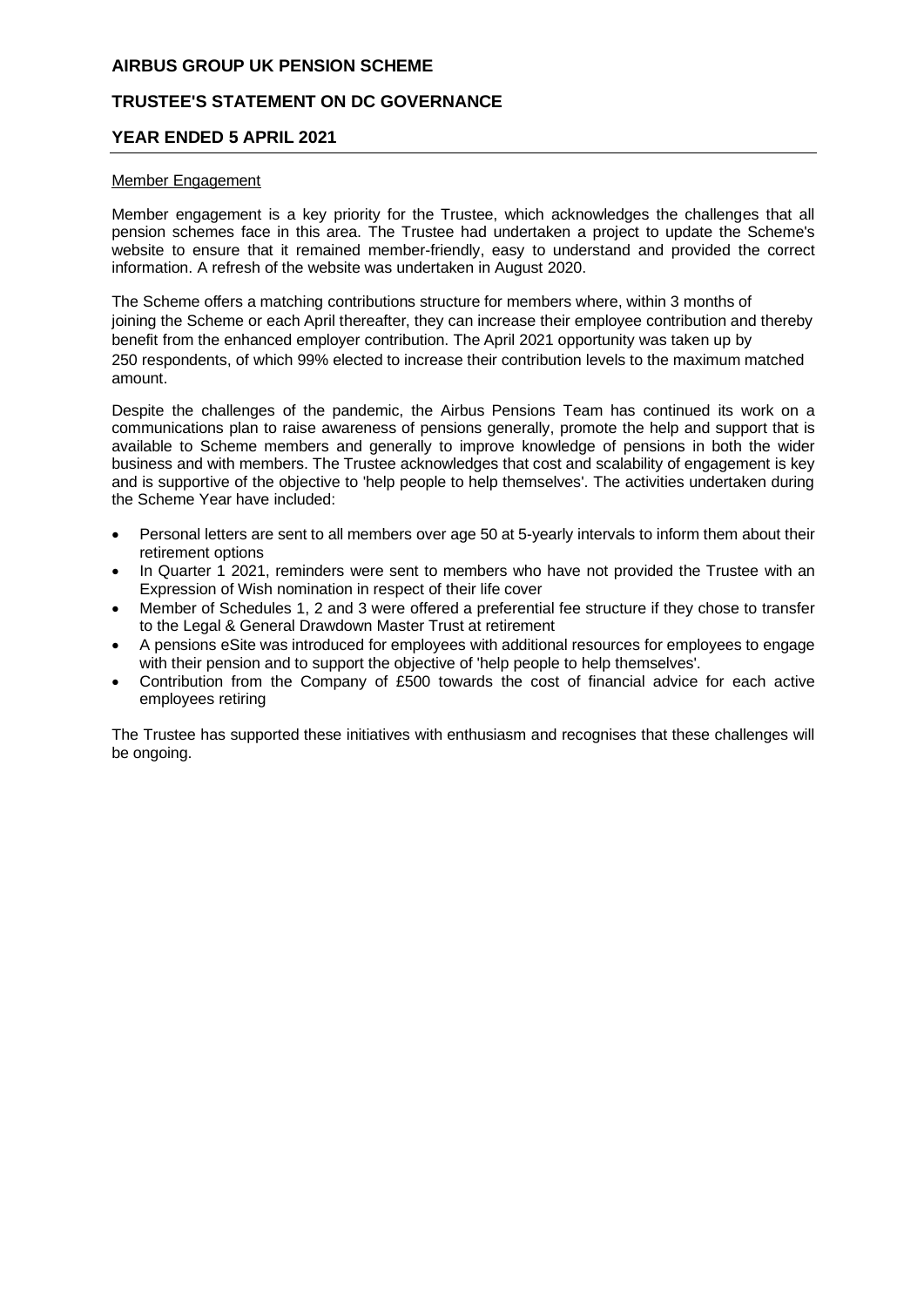# **TRUSTEE'S STATEMENT ON DC GOVERNANCE** *(continued)*

### **YEAR ENDED 5 APRIL 2021**

#### **Management of the Scheme's Default Investment Arrangements**

#### Default for Airbus Group UK Retirement Plan (Schedules 4 and 5)

The Scheme (Schedules 4 and 5) is used as a Qualifying Scheme for automatic enrolment purposes and for these purposes is known as the Airbus Group UK Retirement Plan.

The Trustee makes a range of investment options available to Scheme members. Employees who join the Airbus Group UK Retirement Plan who do not choose an investment option are placed into the Airbus Drawdown Lifestyle (the "Drawdown Default").

Default for Airbus Group UK Pension Scheme (Retirement Accounts in Schedule 1 and AVCs in Schedules 1,2 and 3)

The default for the members of the Airbus Group UK Pension Scheme (Schedules 1, 2 and 3) who have a Retirement Account or AVCs is designed to target taking a cash sum at retirement. Based on Scheme experience, the Trustee still believes that most members in these Schedules will take their DC benefits in cash and therefore agrees that this remains the most appropriate strategy. As a result, the default for these members is the 'Airbus Cash Lifestyle' (the "Cash Default").

The Trustee is responsible for investment governance, which includes setting and monitoring the investment strategy for the Drawdown Default and the Cash Default (together, the "Defaults").

Details of the objectives and the Trustee's policies regarding the Defaults can be found in the 'Statement of Investment Principles' ("SIP"). The Scheme's SIP covering the Defaults is attached to this document.

#### **Overview of the Scheme's Defaults**

#### Airbus Drawdown Lifestyle (the "Drawdown Default")

The default lifestyle strategy (Airbus Drawdown Lifestyle) for Airbus Group UK Retirement Plan (for Schedule 4 and 5 members of the Scheme who do not wish to make their own investment choices) is set out in the diagram below:

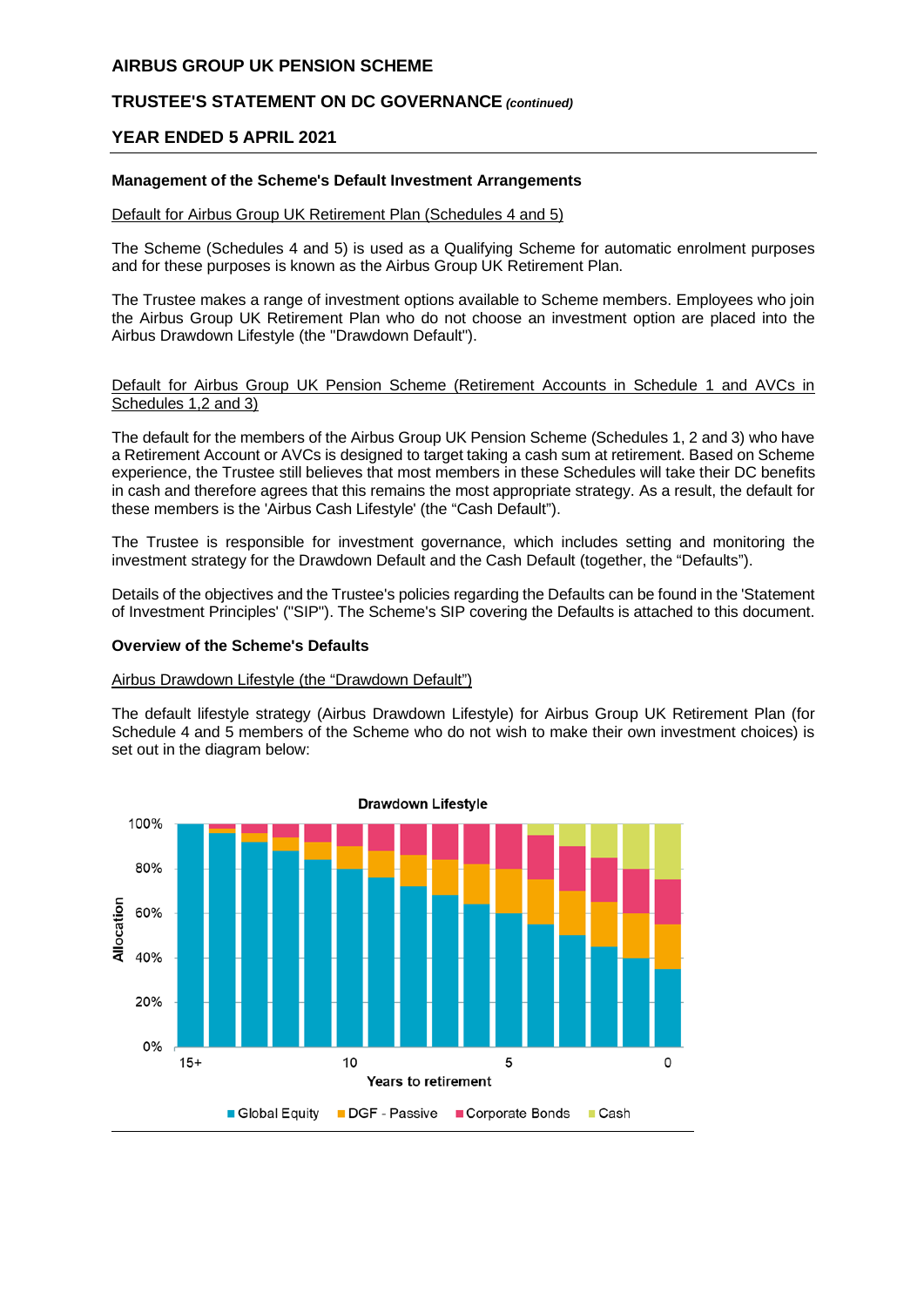# **TRUSTEE'S STATEMENT ON DC GOVERNANCE** *(continued)*

# **YEAR ENDED 5 APRIL 2021**

#### Airbus Cash Lifestyle (the "Cash Default")

The Airbus Cash Lifestyle is the default option for members of Schedule 1 (Retirement Accounts) and Schedules 1, 2 and 3 (AVCs) of the Scheme. It is set out in the diagram below:



#### Airbus Annuity Lifestyle

In addition to the default arrangements, members also have the option to invest in one other lifestyle, targeting annuity purchase. It is set out in the diagram below.

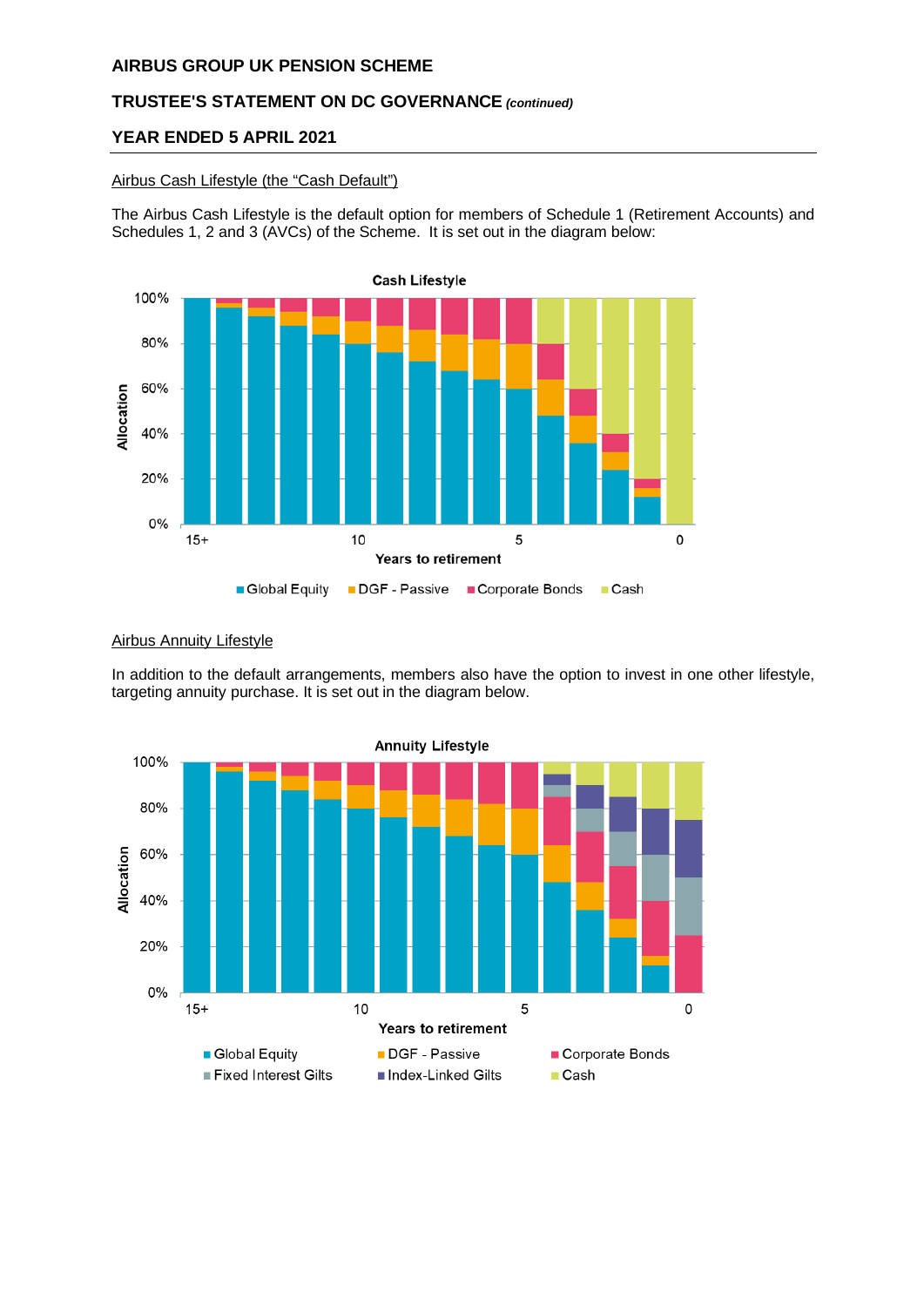# **TRUSTEE'S STATEMENT ON DC GOVERNANCE** *(continued)*

#### **YEAR ENDED 5 APRIL 2021**

#### Review of the Defaults

The Trustee recognises that most members do not make active investment decisions and instead invest in the Defaults. After taking advice, the Trustee decided to make all of the Defaults adopt a lifestyle strategy, which means that members' assets are automatically moved between different investment funds as they approach their target retirement date.

All of the lifestyle funds in the Defaults use the same 'growth' strategy until 15 years before the member's selected retirement date, after which, each gradually diverges into different asset classes, depending on the target retirement outcome chosen. This approach ensures consistency during the initial growth phase

All Scheme members can choose a different lifestyle fund to their designated Default or select a range of self-select funds.

Full details of the current Default funds and other self-select funds that are available to members are described in the latest Default Arrangement Statement of Investment Principles ("DASIP") and DC Statement of Investment Principles ("SIP"). Both documents have been prepared in accordance with regulation 2A of the Occupational Pension Scheme (Investment) Regulations 2005.

The Default strategies are reviewed at least every three years; the latest review started in January 2020 and concluded on 24 September 2020. The performance and strategy of the Defaults were reviewed to ensure that investment returns (after deduction of any charges) have been consistent with the aims and objectives of the Defaults as stated in the SIP and DASIP, and to check that they continue to be suitable and appropriate, given the Scheme's risk profile and membership.

The Trustee, with the help of its advisers and in consultation with the Company, reviewed the strategy and performance of the Defaults over the period. The Trustee concluded that drawdown and cash remain appropriate retirement targets for the Scheme. The Trustee reviewed the building blocks of the defaults and decided to make the following changes in order to improve the risk / return profile for members:

- Changes to the growth phase and equity allocation within both Defaults, which now have an 85% allocation to the Legal and General ("L&G") World (ex-UK) Equity Index Fund, a 10% allocation to the L&G World Emerging Markets Equity Index and a 5% allocation to the L&G UK Equity Index Fund. This brings the allocation in line with a market capitalisation approach.
- Replacing the allocation to cash in the Drawdown Default with the BlackRock Short-Duration Credit Fund. This fund has also been added as a self select option for members.
- Replacing 50% of the allocation to cash in the Cash Default with the BlackRock Short-Duration Credit Fund.

Whilst the strategy and performance review took place during the Scheme Year, for completeness these changes were actually implemented after the Scheme year end on 5 April 2021.

For background, the Scheme's SIP, which originally included details of the default arrangements, was signed on 11 December 2017. Since then it has been reviewed and the details of the default arrangements were integrated into a new Default SIP. This was signed on 8 July 2019 and is an appendix to this Statement. The DC SIP was updated and then approved during the Scheme Year on 28 September 2020.

The DASIP and SIP will be reviewed and updated at least every three years and whenever there is a significant change in investment policy. The DASIP and SIP will be updated again when the implementation of the strategy review is complete.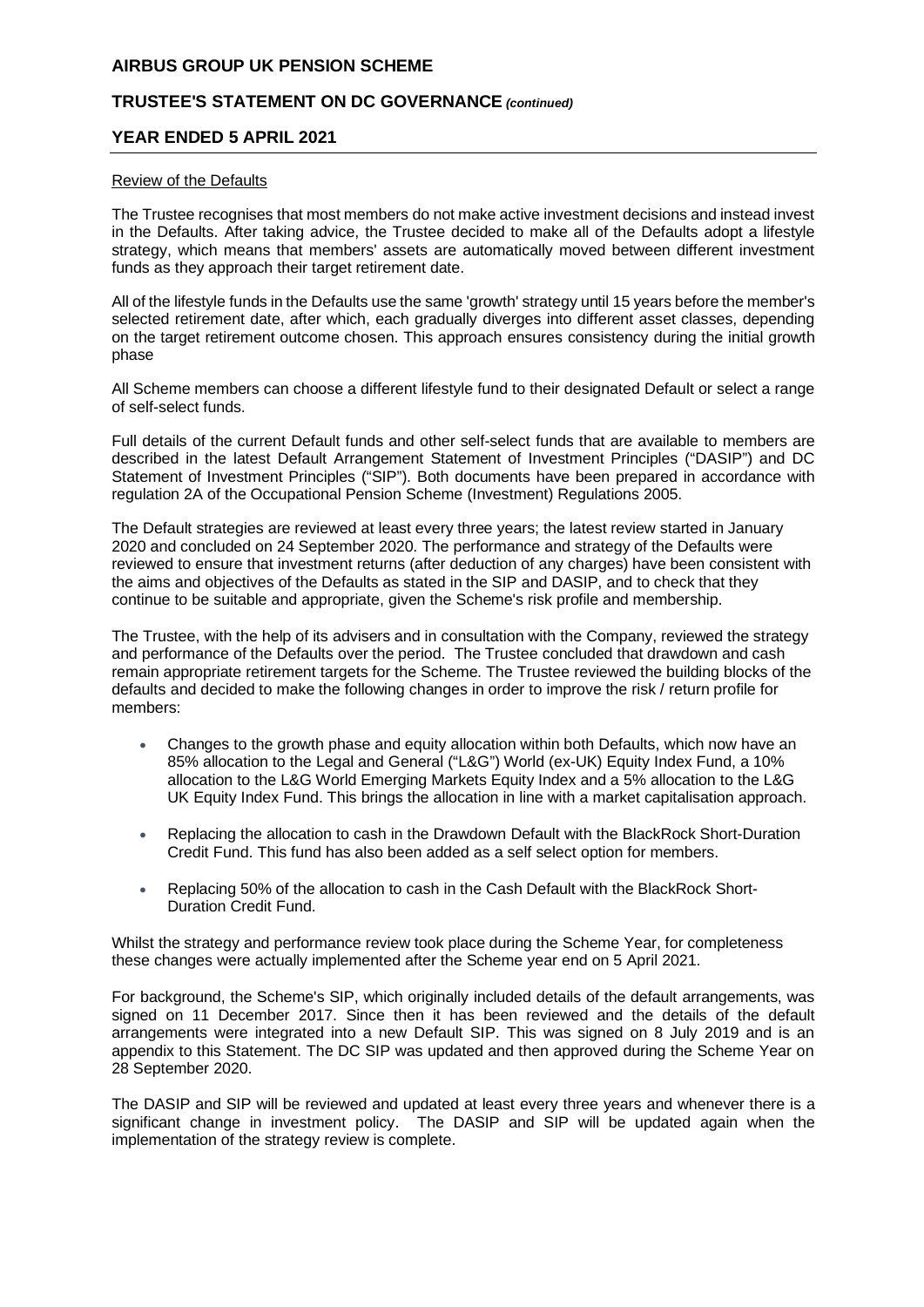# **TRUSTEE'S STATEMENT ON DC GOVERNANCE** *(continued)*

#### **YEAR ENDED 5 APRIL 2021**

The Trustee's Statement on DC Governance, DASIP and SIP was available on the Airbus Group UK Pension Scheme Website www.airbus.com/company/uk-pensions.html from 1 October 2020 in line with the statutory requirements.

The Scheme's fund performance is monitored by the Trustee at quarterly Board Meetings to ensure continued suitability and to discuss potential changes, where required. These reviews include an analysis of fund performance to check that the risk and return levels meet expectations. The Trustee undertook a full review of the Scheme's investment strategy, which started in January 2020 and concluded in September 2020, to ensure the lifestyle strategies and self-select fund range remain fit for purpose. The Trustee is satisfied that the performance of the Defaults has met the aims and objectives for the different groups of members that these funds represent.

The aims and objectives of the Defaults, as stated in the DASIP and SIP, are as follows:

- To provide members with access to the default investment option that the Trustee believes to be reasonable for those members that do not wish to make their own investment decisions.
- To generate returns significantly above inflation whilst members are some distance from retirement, but then to switch automatically and gradually to lower risk investments near retirement.
- Have an asset allocation at the target retirement date that is appropriate and consistent with how most members are expected to take their retirement savings.

#### **Processing of Core Financial Transactions**

The processing of core financial transactions is carried out by the Scheme's administrator, Legal & General (L&G). Core financial transactions include (but are not limited to):

- Receipt and investment of contributions
- Processing of transfers in and out of the Scheme,
- Transfers of assets between different investments within the Scheme, and
- Payments to members and beneficiaries.

The Trustee has received assurance from L&G that there are adequate internal controls to ensure that core financial transactions for the Scheme have been processed promptly and accurately.

The Trustee has a service level agreement ("SLA") in place with L&G which covers the accuracy and timeliness of all core financial transactions. The key processes adopted and used by L&G to help it meet the SLA are as follows:

- Full reconciliations are taken on every transaction both into and out of L&G. To do this it uses a 'Strategic Reconciliation Tool' which is monitored daily.
- For monies coming into the DC Section, a fully automated check is completed daily to ensure the money on the contribution file matches the money allocated to members' plans via 'straight through processing'. All money going out of the DC Section is 100% peer checked and authorised by a senior member of staff, prior to any disinvestment.
- L&G operates a robust review process, which is audited by the Trustee's auditors on an annual basis. In addition, L&G issues an annual Audit and Assurance Faculty report that details the controls and procedures in place.
- L&G uses an online scheme management system called "Manage Your Scheme", which allows the Company to manage and oversee the day-to-day running of the DC Section.
- Investment of contributions investment instructions are issued to the investment managers within five working days of receipt of final contributions.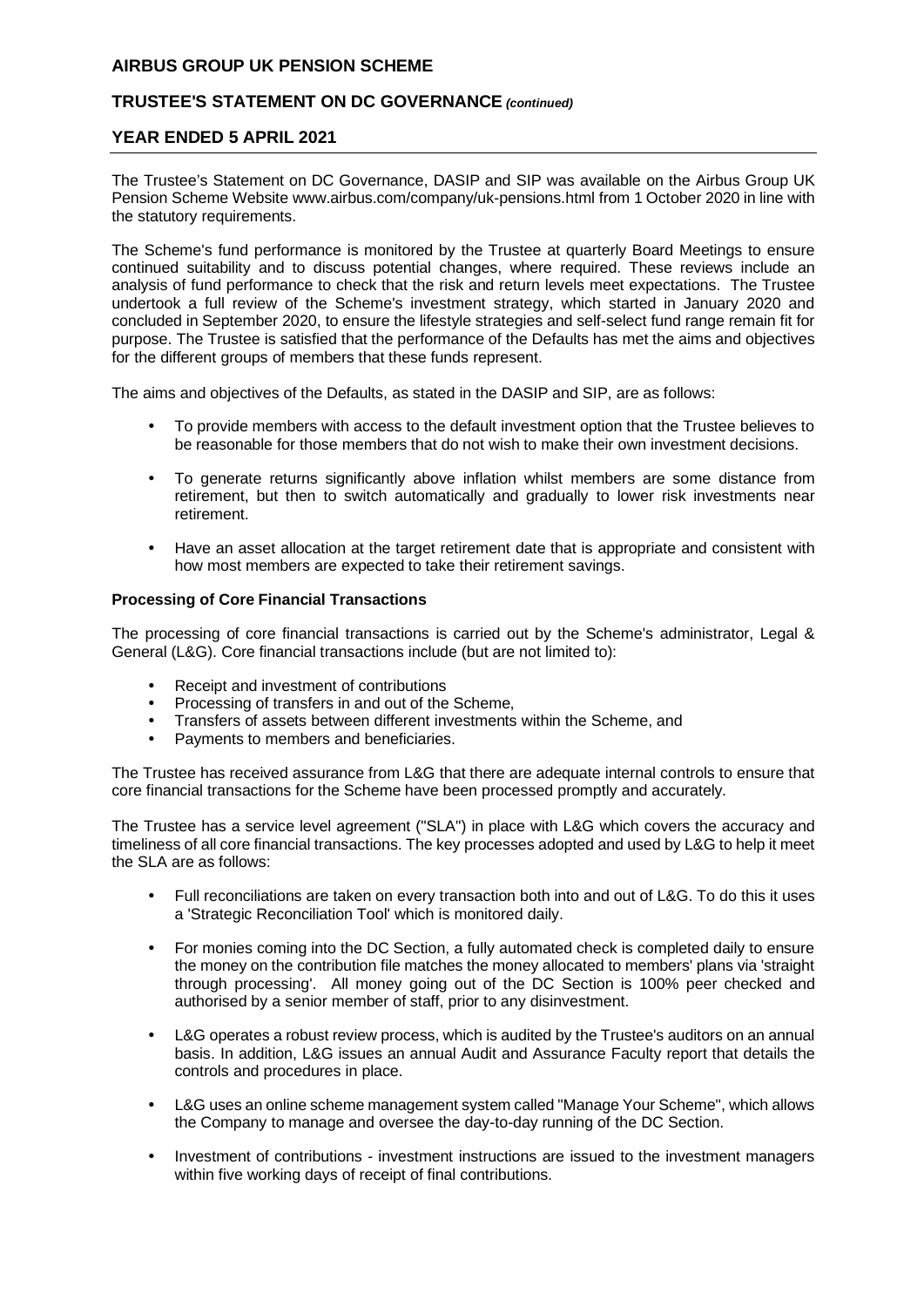# **TRUSTEE'S STATEMENT ON DC GOVERNANCE** *(continued)*

#### **YEAR ENDED 5 APRIL 2021**

- Transfers of members' assets out of the Scheme disinvestment instructions are issued within ten working days of receipt of completed transfer out documentation.
- For payments from the Scheme to, or in respect of members, a disinvestment instruction in respect of the member's designated account in normal course of events is issued up to ten working days prior to normal retirement date, or up to ten working days after receipt of written confirmation from the member. A disinvestment will not be made until confirmation has been received from the member which enables benefits to be paid in a timely manner. Payments in relation to death benefits are treated in a similar manner to retirements, but a disinvestment instruction is issued within five working days of the Trustee confirming who should receive benefits.

The Trustee monitored this by reviewing the SLAs in L&G's quarterly governance report. L&G provides the Scheme with a dedicated 'Key Account Manager' who has technical knowledge of the Scheme. The relationship with this individual has helped to identify potential issues quickly and to resolve them efficiently.

Any issues identified by the Trustee as part of its review processes of L&G's quarterly governance reports at Trustee meetings is raised with L&G immediately, and steps are taken to resolve these.

The Airbus Pensions Team also holds quarterly administration meetings with L&G, which provides updates on SLAs and identifies any themes in queries from members, so that they can be analysed and addressed. In addition, the parties work together to identify processes where improvements can be made and to provide an enhanced level of customer service.

The Scheme's external auditor independently tests a contribution sample from all participating employers for accuracy and timeliness.

Based on its review processes, the Trustee is therefore satisfied that over the Scheme Year:

- L&G had been operating appropriate procedures, checks and controls, and operating within the agreed SLA;
- there had been no administration issues in relation to processing core financial transactions; and
- all core financial transactions had been processed promptly and accurately during the Scheme Year.

#### **Assessment of Member-borne Charges and Transaction Costs**

The Trustee is required to set out the on-going charges incurred by members over the Scheme Year, which are annual fund management charges plus additional fund expenses, such as custody costs, but excluding transaction costs; this is also known as the total expense ratio (TER). The TER is paid by the members and is reflected in the unit price of the funds.

The charges and transaction costs have been supplied by L&G, which is the Scheme's platform provider. All transaction cost data has been obtained from L&G and none is outstanding.

When preparing this section of the Statement the Trustee has taken account of the relevant statutory guidance. Due to the way in which transaction costs have been calculated, it is possible for figures to be negative; since transaction costs are unlikely to be negative over the long term the Trustee has shown any negative figure as zero.

The charges on all funds within the Airbus Group UK Pension Scheme comprised a fixed administration charge of 0.14%pa and a fund management charge which differs between funds.

The Trustee is also required separately to disclose transaction cost figures. In the context of this Statement, the transaction costs shown are those incurred when the Scheme's fund managers buy and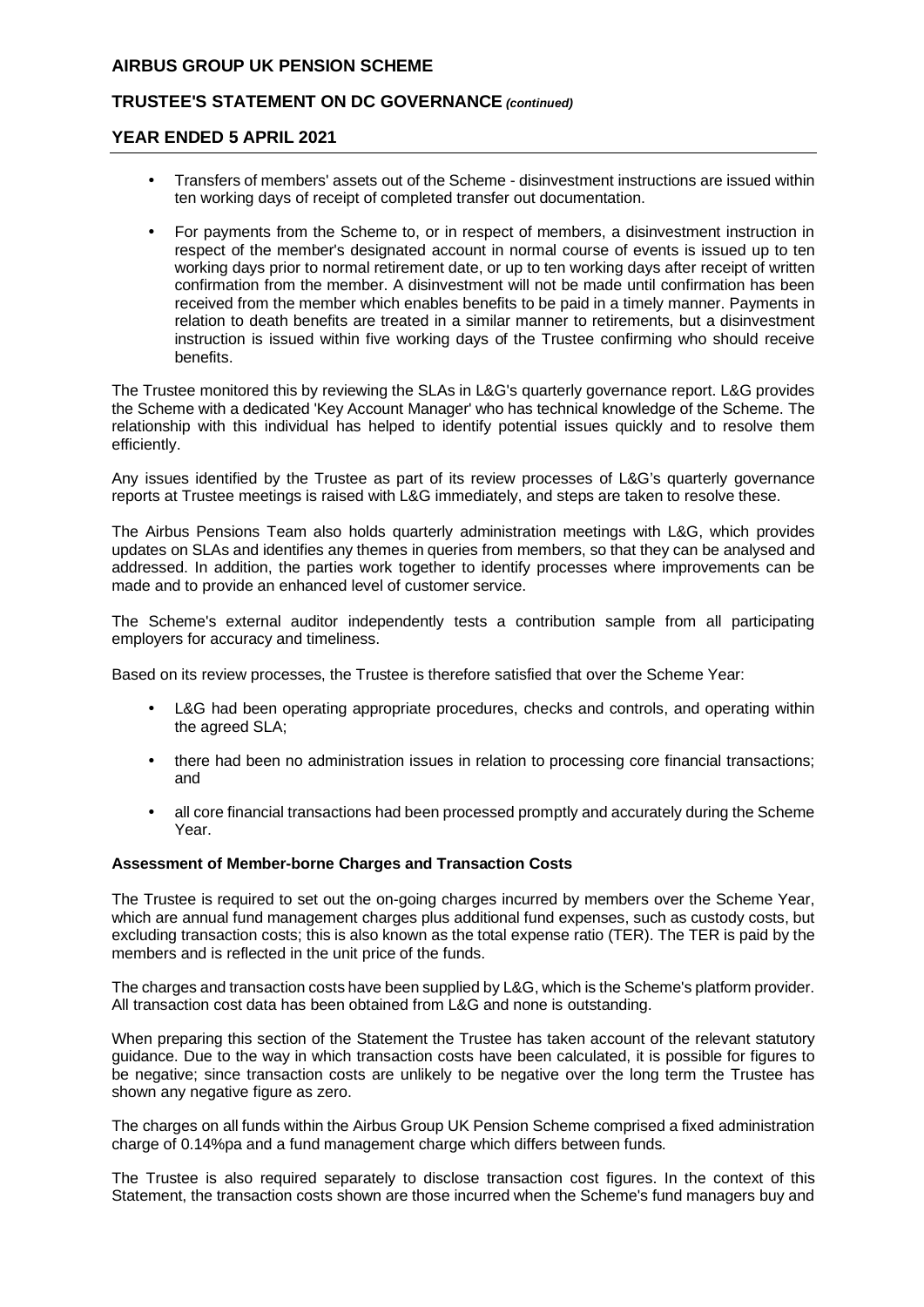# **TRUSTEE'S STATEMENT ON DC GOVERNANCE** *(continued)*

### **YEAR ENDED 5 APRIL 2021**

sell assets within investment funds but are exclusive of any costs incurred when members invest in and switch between funds.

It should be noted that for all members of Schedule 4 and of Schedules 1, 2 and 3 with a Retirement Account or AVCs,the members bear the cost of the administration charge. For the Schedule 5 members, it was agreed as part of the Cassidian transfer in 2018 that the Company would pay the administration charge.

#### **Default Arrangements**

For Schedule 4 and 5 members in the Airbus Group UK Retirement Plan, the default arrangement is the Airbus Drawdown Lifestyle (the "Drawdown Default").

For Schedule 1, 2 and 3 members within the Airbus Group UK Pension Scheme with retirement accounts and/or AVCs, the default investment strategy is the Airbus Cash Lifestyle (the "Cash Default").

The Defaults have been set up with lifestyle approaches, which means that members' assets are automatically moved between different investment funds as they approach their target retirement date. This means that the level of charges and transaction costs will vary depending on how close members are to their target retirement age and in which funds they are invested.

During the Scheme Year, annualised charges and transaction costs are set out in the following tables.

Airbus Drawdown Lifestyle

| <b>Years to Target Retirement</b> | Total TER (incl. 0.14% admin |                       |
|-----------------------------------|------------------------------|-----------------------|
| Date                              | charge)                      | Transaction costs (%) |
| $15+$                             | 0.24                         | 0.00                  |
| 10                                | 0.26                         | 0.00                  |
| 5                                 | 0.28                         | 0.00                  |
| $\Omega$                          | 0.28                         | 0.00                  |

Airbus Cash Lifestyle

| <b>Years to Target Retirement</b> | Total TER (incl. 0.14% admin |                       |
|-----------------------------------|------------------------------|-----------------------|
| Date                              | charge)                      | Transaction costs (%) |
| $15+$                             | 0.24                         | 0.00                  |
| 10                                | 0.26                         | 0.00                  |
| -5                                | 0.28                         | 0.00                  |
| $\Omega$                          | 0.23                         | $-0.01$               |

The charges for the default investment funds remain within the criteria set for a qualifying scheme for automatic enrolment.

#### **Self-Select options**

In addition to the default arrangements, members also have the option to invest in one other lifestyle, targeting annuity purchase and several other self-select funds. The annual charges for this lifestyle during the period covered by this Statement are set out in the tables below.

Airbus Annuity Lifestyle

| <b>Years to Target Retirement</b> | Total TER (incl. 0.14% admin |                       |
|-----------------------------------|------------------------------|-----------------------|
| Date                              | charge)                      | Transaction costs (%) |
| $15+$                             | 0.24                         | 0.00                  |
| 10                                | 0.26                         | 0.00                  |
| -5                                | 0.28                         | 0.00                  |
| $\Omega$                          | 0.23                         | 0.01                  |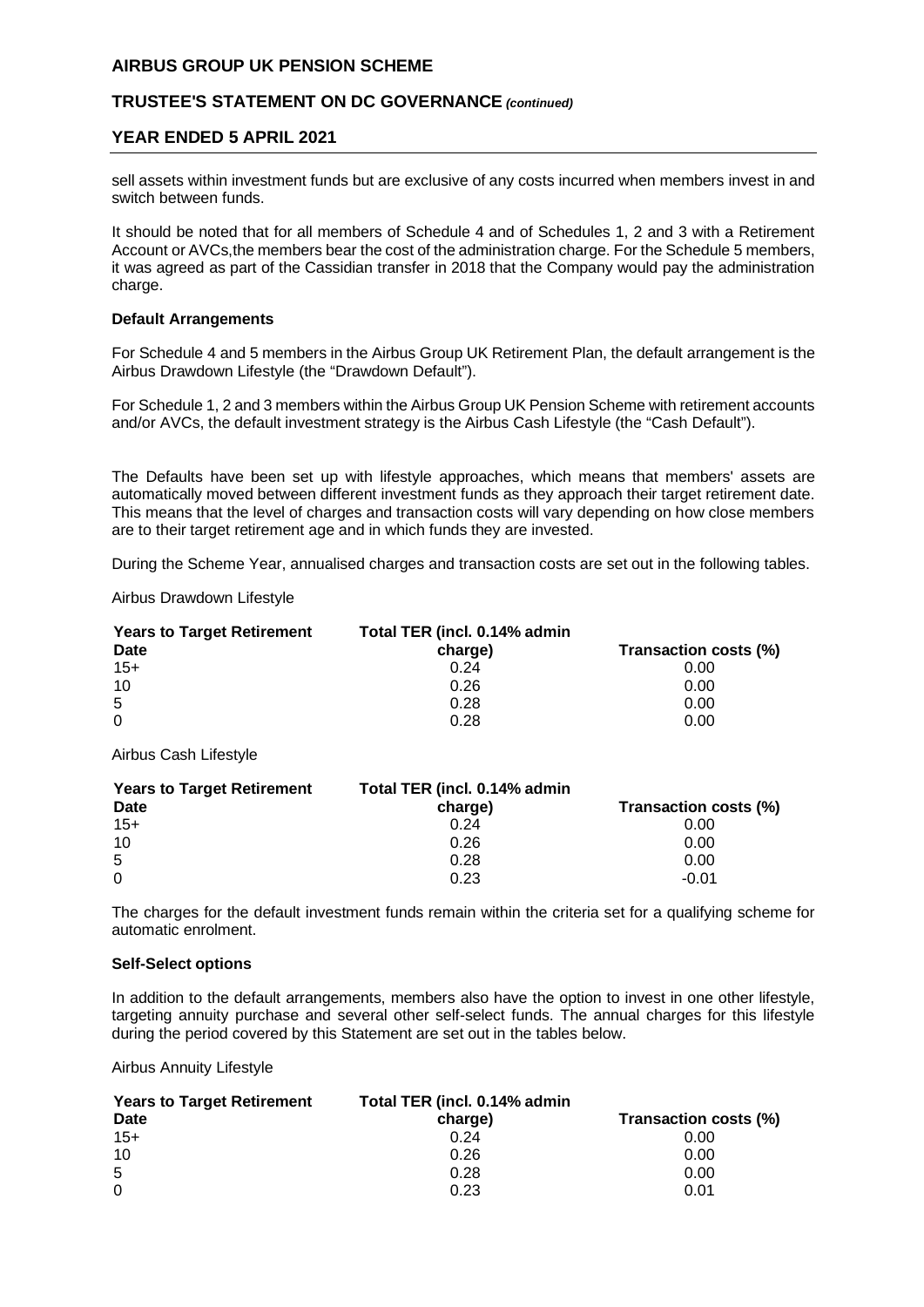# **TRUSTEE'S STATEMENT ON DC GOVERNANCE** *(continued)*

# **YEAR ENDED 5 APRIL 2021**

The level of charges for each self-select fund (including those used in the Defaults) and the transaction costs over the period covered by this Statement are set out in the following table. The underlying funds used within the Defaults are shown in bold.

| <b>Total AMC (incl.</b> |                    |  |  |
|-------------------------|--------------------|--|--|
| $0.14\%$ admin.         | <b>Transaction</b> |  |  |
| charge)                 | <b>Costs</b>       |  |  |
| 0.24                    | 0.00               |  |  |
| 0.26                    | 0.01               |  |  |
| 0.22                    | 0.00               |  |  |
| 0.22                    | 0.03               |  |  |
| 0.24                    | $-0.02$            |  |  |
| 0.26                    | $-0.01$            |  |  |
| 0.39                    | 0.02               |  |  |
| 0.43                    | 0.00               |  |  |
| 1.37                    | $-0.05$            |  |  |
| 0.49                    | 0.03               |  |  |
| 0.44                    | $-0.01$            |  |  |
| 0.23                    | $-0.01$            |  |  |
| 0.26                    | 0.07               |  |  |
| 0.89                    | 0.52               |  |  |
| 0.98                    | 0.20               |  |  |
|                         |                    |  |  |

#### **Information Regarding Investment Transaction Costs**

The following tables illustrate the impact of charges and transaction costs on the projection of an example member's pension savings. In preparing this illustration, the Trustee has had regard to the relevant statutory guidance.

The "before costs" figures represent the savings projection assuming an investment return with no deduction of member borne charges or transaction costs. The "after costs" figures represent the savings projection using the same assumed investment return but after deducting member borne charges and an allowance for transaction costs.

The transaction cost figures used in the illustration are those provided by the managers over the last two years, subject to a floor of zero (so the illustration does not assume a negative cost). We have used the average annualised transaction costs over the past two years as this is the longest period over which figures were available.

- The illustrations are shown for the Airbus Drawdown Lifestyle and Airbus Cash Lifestyle, since these are the arrangements with the most members invested in them, as well as four funds from the Scheme's self-select fund range. The four self-select funds shown in the illustration are:
	- the fund with the highest before costs expected return this is the L&G World Emerging Markets Equity Index
	- the fund with the lowest before costs expected return this is the L&G Cash Fund
	- the fund with highest annual member borne costs this is the L&G Property Fund
	- the fund with lowest annual member borne costs this is the L&G Over 15 Year Gilts Index Fund. Please note that this Fund has been classified as the fund with lowest annual member borne costs due to having the lowest AMC (including the administration charge) of the Scheme's self-select fund range over the Scheme year. However, due to the L&G Cash Fund having lower average annualised transaction costs over the past two years, the L&G Cash Fund appears to have lower member borne costs in the illustrations below.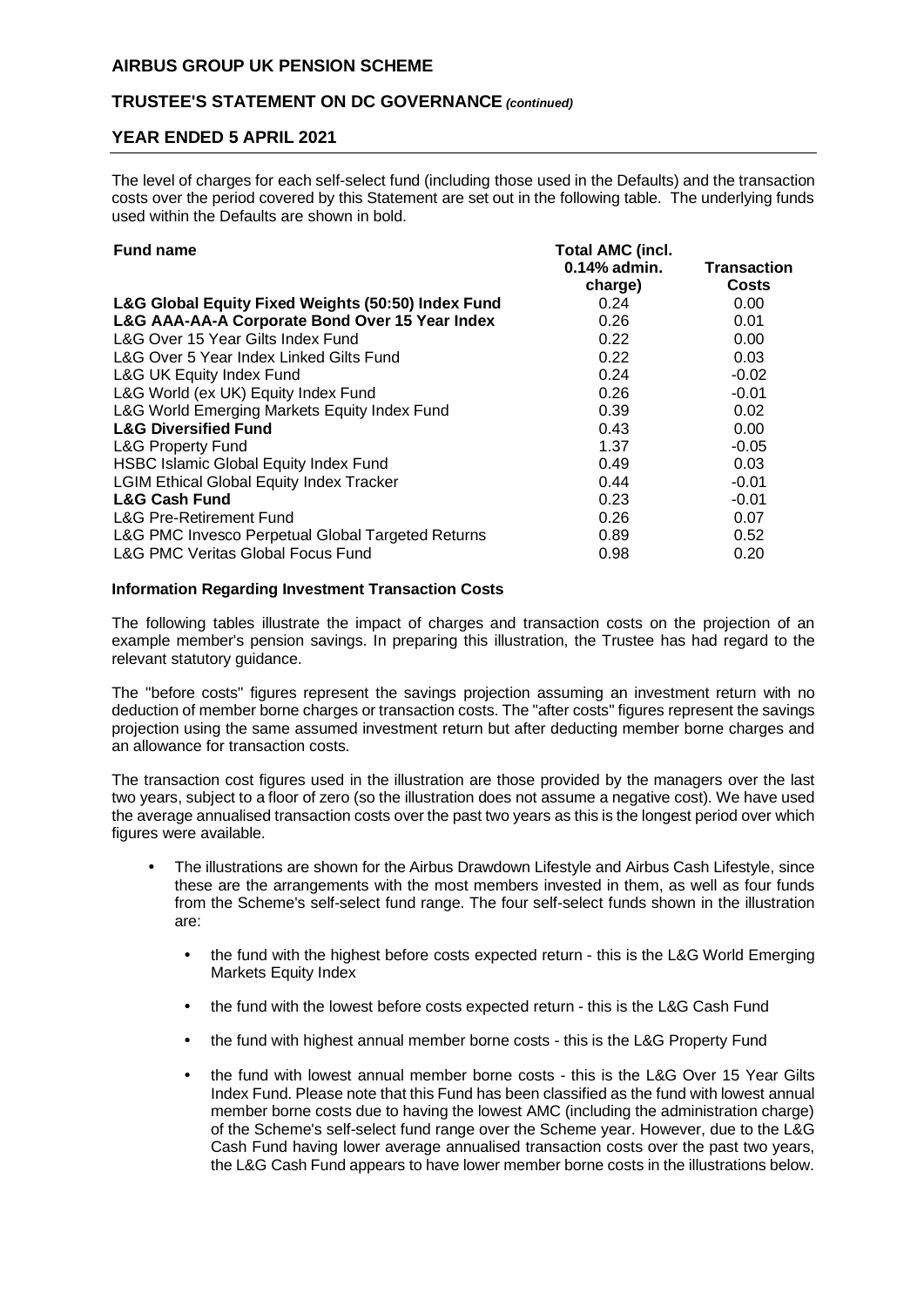# **TRUSTEE'S STATEMENT ON DC GOVERNANCE** *(continued)*

# **YEAR ENDED 5 APRIL 2021**

# **Drawdown Lifestyle**

| Projected pension pot in today's money |                           |                       |                                                                   |                       |                          |                       |                              |                       |                                                        |                       |
|----------------------------------------|---------------------------|-----------------------|-------------------------------------------------------------------|-----------------------|--------------------------|-----------------------|------------------------------|-----------------------|--------------------------------------------------------|-----------------------|
|                                        | <b>Drawdown Lifestyle</b> |                       | <b>L&amp;G World Emerging</b><br><b>Markets Equity Index Fund</b> |                       | <b>L&amp;G Cash Fund</b> |                       | <b>L&amp;G Property Fund</b> |                       | <b>L&amp;G Over 15 Year Gilts</b><br><b>Index Fund</b> |                       |
| <b>Years</b><br>invested               | <b>Before</b><br>costs    | <b>After</b><br>costs | <b>Before</b><br>costs                                            | <b>After</b><br>costs | <b>Before</b><br>costs   | <b>After</b><br>costs | <b>Before</b><br>costs       | <b>After</b><br>costs | <b>Before</b><br>costs                                 | <b>After</b><br>costs |
|                                        | £8,300                    | £8,300                | £8,500                                                            | £8,400                | £8,100                   | £8,100                | £8,300                       | £8,200                | £8,100                                                 | £8,100                |
| 3                                      | £14,900                   | £14,800               | £15,500                                                           | £15,400               | £13,800                  | £13,700               | £14,800                      | £14,400               | £13,800                                                | £13,700               |
| 5                                      | £21,600                   | £21,500               | £23,100                                                           | £22,800               | £19,300                  | £19,100               | £21,400                      | £20,500               | £19,300                                                | £19,100               |
| 10                                     | £39,300                   | £38,800               | £44,400                                                           | £43,400               | £31,900                  | £31,500               | £38,400                      | £35,500               | £31,900                                                | £31,400               |
| 15                                     | £58,300                   | £57,100               | £69,800                                                           | £67,400               | £43,100                  | £42,300               | £56,400                      | £50,300               | £43,100                                                | £42,300               |
| 20                                     | £78.700                   | £76,600               | £99,900                                                           | £95,400               | £53,100                  | £51,900               | £75,300                      | £64,900               | £53,100                                                | £51,800               |
| 25                                     | £100,500                  | £97,100               | £135,700                                                          | £128,000              | £62,000                  | £60,300               | £95,100                      | £79,100               | £62,000                                                | £60,200               |
| 30                                     | £122.700                  | £117,700              | £178.200                                                          | £165,900              | £69,900                  | £67,700               | £115,900                     | £93,100               | £69,900                                                | £67,500               |
| 35                                     | £144.000                  | £137,000              | £228,600                                                          | £210,200              | £77,000                  | £74,200               | £137,900                     | £106,900              | £77,000                                                | £74,000               |
| 40                                     | £160,800                  | £151,600              | £288.600                                                          | £261,700              | £83,200                  | £79,900               | £160,900                     | £120,400              | £83,200                                                | £79,700               |

# **Cash Lifestyle**

| Projected pension pot in today's money |                       |              |                                                                   |              |                          |              |                              |              |                                                        |              |
|----------------------------------------|-----------------------|--------------|-------------------------------------------------------------------|--------------|--------------------------|--------------|------------------------------|--------------|--------------------------------------------------------|--------------|
|                                        | <b>Cash Lifestyle</b> |              | <b>L&amp;G World Emerging</b><br><b>Markets Equity Index Fund</b> |              | <b>L&amp;G Cash Fund</b> |              | <b>L&amp;G Property Fund</b> |              | <b>L&amp;G Over 15 Year Gilts</b><br><b>Index Fund</b> |              |
| <b>Years</b>                           | <b>Before</b>         | <b>After</b> | <b>Before</b>                                                     | <b>After</b> | <b>Before</b>            | <b>After</b> | <b>Before</b>                | <b>After</b> | <b>Before</b>                                          | <b>After</b> |
| invested                               | costs                 | costs        | costs                                                             | costs        | <b>costs</b>             | costs        | costs                        | costs        | costs                                                  | costs        |
|                                        | £8,300                | £8,300       | £8,500                                                            | £8,400       | £8,100                   | £8,100       | £8,300                       | £8,200       | £8,100                                                 | £8,100       |
| 3                                      | £14.900               | £14,800      | £15,500                                                           | £15,400      | £13,800                  | £13,700      | £14,800                      | £14,400      | £13,800                                                | £13,700      |
| 5                                      | £21.600               | £21,500      | £23,100                                                           | £22,800      | £19,300                  | £19,100      | £21,400                      | £20,500      | £19,300                                                | £19,100      |
| 10                                     | £39,300               | £38,800      | £44,400                                                           | £43,400      | £31,900                  | £31,500      | £38,400                      | £35,500      | £31,900                                                | £31,400      |
| 15                                     | £58,300               | £57,100      | £69,800                                                           | £67,400      | £43,100                  | £42,300      | £56,400                      | £50,300      | £43,100                                                | £42,300      |
| 20                                     | £78,700               | £76,600      | £99,900                                                           | £95,400      | £53,100                  | £51,900      | £75,300                      | £64,900      | £53,100                                                | £51,800      |
| 25                                     | £100.500              | £97,100      | £135.700                                                          | £128,000     | £62,000                  | £60,300      | £95,100                      | £79,100      | £62,000                                                | £60,200      |
| 30                                     | £122.700              | £117,700     | £178,200                                                          | £165,900     | £69,900                  | £67,700      | £115,900                     | £93,100      | £69,900                                                | £67,500      |
| 35                                     | £144.000              | £137,000     | £228,600                                                          | £210,200     | £77,000                  | £74,200      | £137,900                     | £106,900     | £77,000                                                | £74,000      |
| 40                                     | £151.200              | £142,900     | £288,600                                                          | £261,700     | £83,200                  | £79,900      | £160,900                     | £120,400     | £83,200                                                | £79,700      |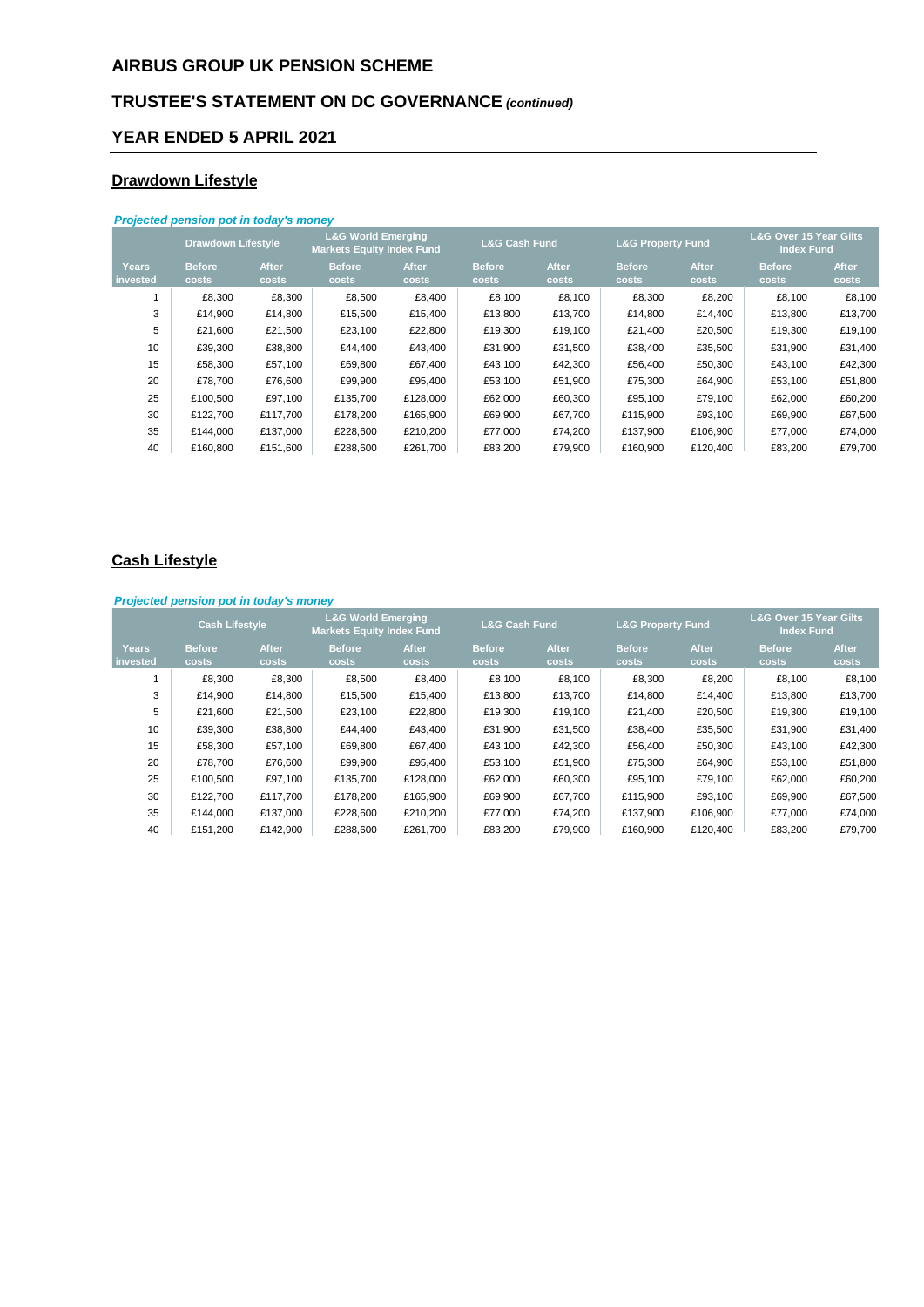# **TRUSTEE'S STATEMENT ON DC GOVERNANCE** *(continued)*

# **YEAR ENDED 5 APRIL 2021**

#### **Notes**

- Values shown are estimates and are not guaranteed. The illustration does not indicate the likely variance and volatility in the possible outcomes from each fund. The numbers shown in the illustration are rounded to the nearest £100 for simplicity.
- Projected pension pot values are shown in today's terms, and do not need to be reduced further for the effect of future inflation.
- Annual salary growth and inflation are assumed to be 2.5%. Salaries could be expected to increase above inflation to reflect members becoming more experienced and being promoted. However, the projections assume salaries increase in line with inflation to allow for prudence in the projected values.
- The starting pot size used is £5,100. This is the approximate average (median) pot size for active members aged 30 years and younger (rather than using a whole membership average, we have taken this approach to give a more realistic 40-year projection
- The projection is for 40 years, being the approximate duration that the youngest scheme member has until they reach the scheme's Normal Pension Age.
- The starting salary is assumed to be £31,200. This is the approximate median salary for active members aged 30 or younger.
- Total contributions (employee plus employer) are assumed to be 10.0% of salary per annum.
- The projected annual returns used are as follows:
- Drawdown default option: 1.4% above inflation for the initial years, gradually reducing to a return of 0.2% below inflation at the ending point of the lifestyle.
- Cash default option: 1.4% above inflation for the initial years, gradually reducing to a return of -2.3% below inflation at the ending point of the lifestyle.
	- L&G World Emerging Markets Equity Index: 3.5% above inflation
	- L&G Over 15 Year Gilts Index Fund: 2.3% below inflation
	- L&G Property Fund: 1.0% above inflation
	- L&G Cash Fund: 2.3% below inflation
- No allowance for active management outperformance has been made.

The bespoke statements can be found on the Airbus Group UK Pension Scheme Website www.airbus.com/company/uk-pensions.html

The Trustee has taken an interest in the Environmental, Social and Governance (ESG) aspects of fund management. The Trustee has proactively met with the fund managers to ensure that its strategy is in line with the Trustee's priorities and is being promoted. The Trustee is pleased to note that the active and engaged approach of the fund managers towards ESG meets their requirements. The SIP details the Trustee's approach to ESG and Stewardship.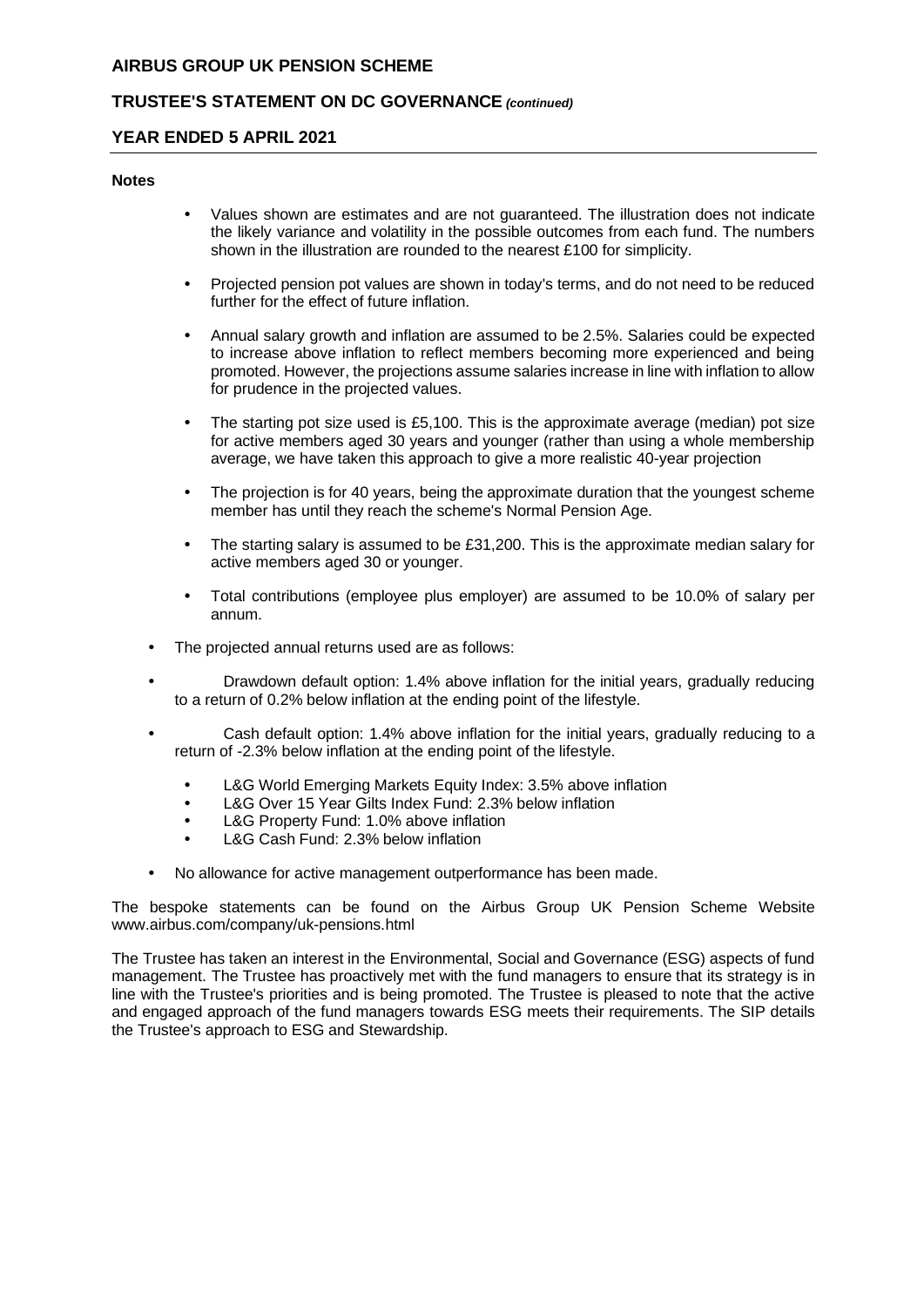# **TRUSTEE'S STATEMENT ON DC GOVERNANCE** *(continued)*

#### **YEAR ENDED 5 APRIL 2021**

#### **Value for Members Assessment**

The Trustee is required to assess the extent to which member-borne charges and transaction costs represent good value for members. There is no legal definition of 'good value' which means that determining this is subjective. The general policy of the Trustee in relation to value for member considerations is set out below.

The Trustee reviews all member-borne charges (including transaction costs where available) annually, with the aim of ensuring that members are obtaining value for money given the circumstances of the Scheme. Member borne charges covering the Scheme year to 5 April 2021 were reviewed on 29 July 2021.The Trustee notes that value for money does not necessarily mean the lowest fee, and the overall quality of the service received has also been considered in this assessment.

The Trustee's assessment included a review of the performance of the Scheme's investment funds (after all charges and transaction costs) in the context of their investment objectives. The returns on the investment funds members can choose during the period covered by this statement have been consistent with their stated investment objectives.

The Trustee believes the transaction costs provide value for members, as the ability to transact forms an integral part of the investment approaches and expect this to lead to greater investment returns net of costs over time. All members except Schedule 5 members, bear the cost of the administration charges, but overall charges remain competitive when compared to similar sized bundled schemes. For the Schedule 5 members, it was agreed as part of the Cassidian transfer that the Company would pay the administration charge.

In carrying out the assessment, the Trustee also considers other benefits members receive from the Scheme but do not pay for, which include:

- the oversight and governance of the Trustee, including ensuring the Scheme is compliant with relevant legislation, and holding regular meetings to monitor the Scheme and addressing any material issues that may impact members. The conclusion of the VFM analysis ranked this governance and oversight as very good and accorded to the Trustee's commitment to running the Scheme.
- the design of the default arrangements and how this reflects the interests of the membership as a whole. This was ranked as very good in the conclusion of the VFM analysis. The default investment strategies target drawdown and cash at retirement, depending on which section of the Scheme members are in, which was confirmed to be suitable for the majority of members following the strategy review undertaken over 2020 with follow up advice in July 2020. The default strategies are broadly achieving their stated performance objectives.
- the range of investment options and strategies. This was ranked as very good. Members are offered multiple lifestyles, each targeting a different retirement option. The self-select fund range is broad, appropriate, not duplicated, and gives access to a number of specialist asset classes.
- the quality of communications delivered to members. This was ranked as good. Communications are clear, tailored and informative, however it was identified that there needs to be additional, or more regular communications and "nudges" to increase member engagement.
- the Scheme design including the Company commitment to the Scheme, and level and flexibility of contribution structures. This was ranked as very good. The Company and Trustee's commitment to the Scheme is strong and demonstrated in the design and contribution structure.
- the 'At retirement' options. This was ranked as very good. The Scheme offers all the flexible retirement options, including access to a Master Trust . Transfers away from the Scheme can be made efficiently.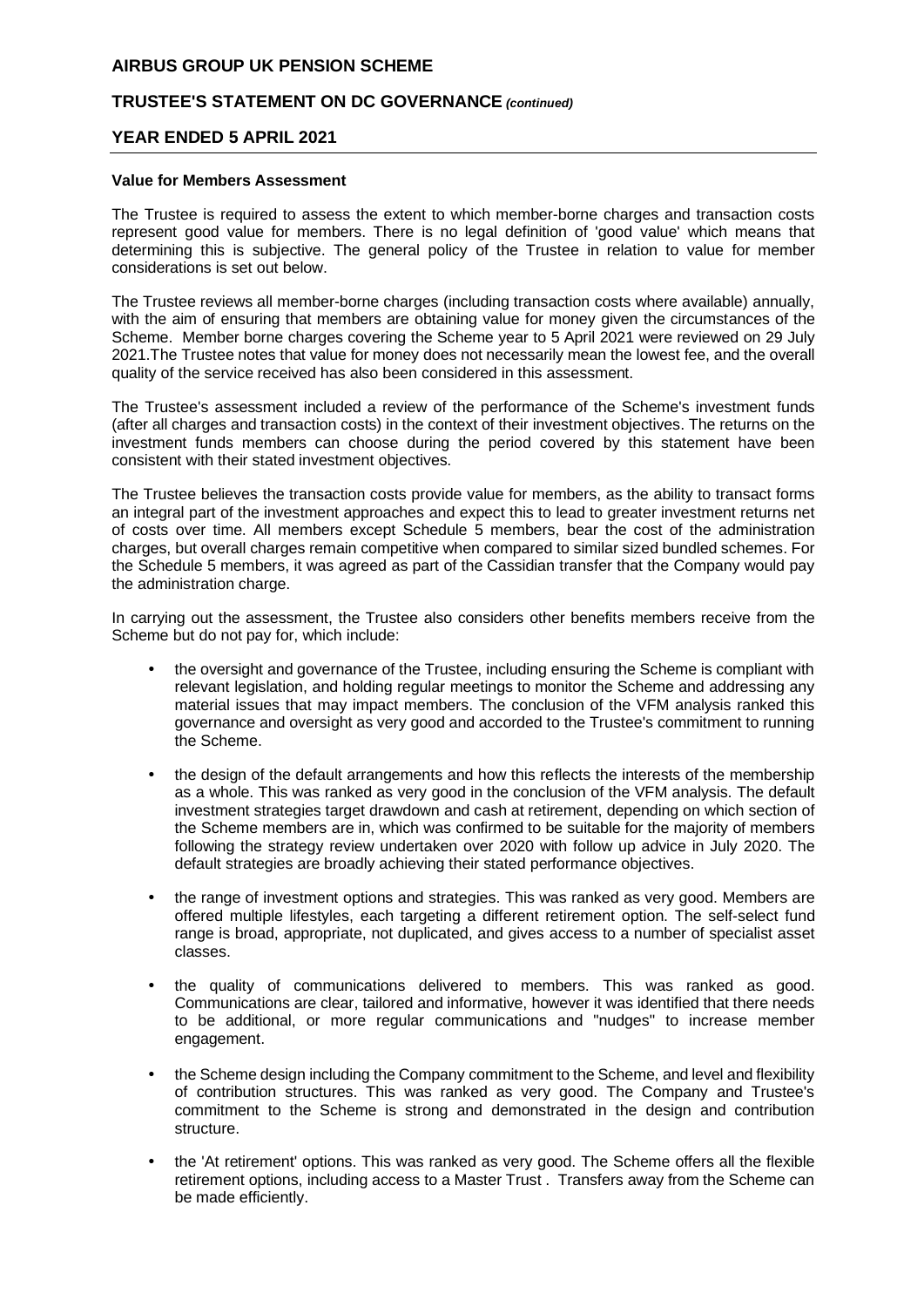# **TRUSTEE'S STATEMENT ON DC GOVERNANCE** *(continued)*

#### **YEAR ENDED 5 APRIL 2021**

 the efficiency of administration processes and the extent to which L&G met or exceeded its SLAs. This was ranked as very good and carried out as detailed in the earlier section covering the processing of core financial transactions. The Trustee is comfortable with the quality and efficiency of the administration processes provided by L&G and believes it to be of a high standard.

The VFM assessment analysis ranked the costs and charges borne by members as very good. Overall, the Trustee is confident that members of the Airbus Group UK Pension Scheme are receiving good value for money for the reasons set out in this section. The Trustee aims to improve value for members in future by improving the frequency of communications for members to increase member engagement and continuing to maintain the high standards in other areas as it has demonstrated to date.

#### **The Trustee Directors' Knowledge and Understanding**

The Scheme's Trustee Directors are required to maintain appropriate levels of knowledge and understanding to run the Scheme effectively. The Trustee has measures in place to comply with the legal and regulatory requirements regarding knowledge and understanding of relevant matters, including investment, pension and trust law. Details of how the knowledge and understanding requirements of sections 247 and 248 of the Pensions Act 2004 have been met during the Scheme Year are set out below.

The Trustee has a comprehensive trustee knowledge and understanding policy and all Trustee Directors have completed the Pension Regulator's Trustee Toolkit. Training opportunities are provided throughout the year to ensure competency is maintained. The in-house training usually comprises of a set structure where the Pensions Consultative Committee, which comprises elected member representatives from across the Scheme, are invited to join some parts of a 3 day training course run for the Trustee Directors. This allows for Company Nominated Trustees, Member Nominated Trustees and prospective Member Nominated Trustees to combine their learning efforts where appropriate. Sessions that have more technical content are also held for the benefit of the Trustee Directors. Due to the pandemic, the Trustees were unable to hold the 3 day training course. During the Scheme Year, the Trustee Directors received training on Stewardship, key points of the Pensions Act 2021 provided by their professional advisers. In addition, the Trustee Directors receive regular updates from their advisers on the latest regulatory requirements and industry trends, in particular quarterly updates from their DC adviser. Following the VFM assessment, the Trustee knowledge reported is very good and robust governance processes are well established.

Most Trustee Directors also regularly attend conferences, seminars and webinars to keep up to date on current affairs and topics in the pensions arena. A record of attendance is kept centrally by the Secretary to the Trustee.

Each Trustee Director has an annual assessment and discussion each year with the Independent Trustee Chairman where areas for improvement are identified and actions are planned accordingly.

Each Trustee (excluding those who joined after the year to April 2021) has completed the PMI Award in Pension Trusteeship. The Secretary to the Trustee also holds this qualification.

The Scheme's professional advisers have experienced teams that specialise in advising trustees of occupational pension schemes. They provide the Trustee with investment and legal advice, and with training.

Various scenarios have risen throughout the year through individual member cases where a working knowledge of the Scheme (including the Trust Deed and Rules, the Statement of Investment Principles and various Trustee Policies) was evident. However, the cases also highlighted where the Trustee relied on expert knowledge (such as that from their legal advisers) to supplement their existing knowledge and come to a rational, justified and sound decision.

The Trustee Board also undertake an annual evaluation of the performance and effectiveness of the Board. A questionnaire devised by the previous Secretary to the Trustee (who used the Law Debenture guides as a basis) is issued to each individual Trustee. The results are collated anonymously, and a